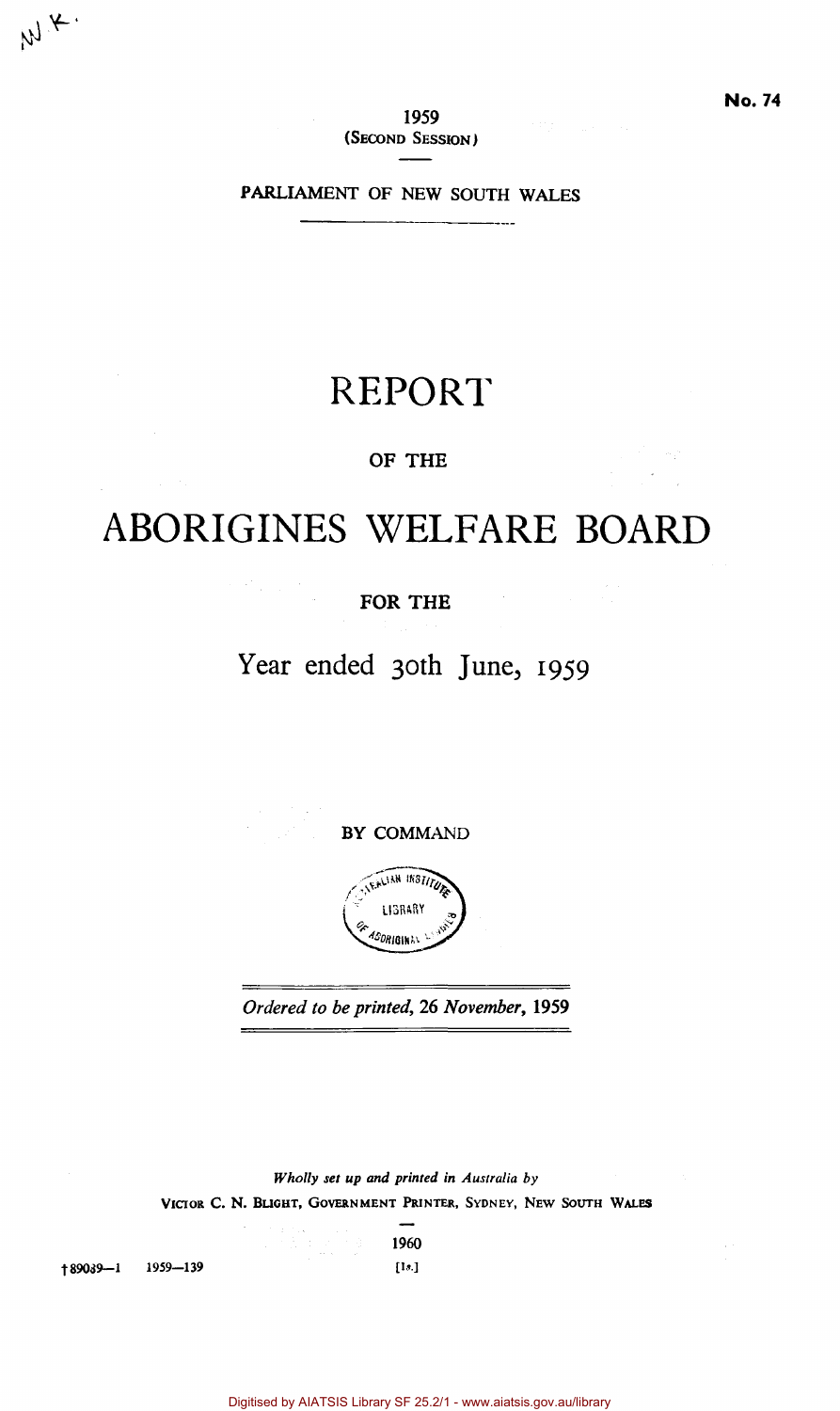## 18 JAN 1953 578

## Report of the Aborigines Welfare Board, New South Wales, for the Year ended 30th June, 1959

#### **I. THE BOARD**

During the year, Mr. H. J. Green was appointed as Superintendent of Aborigines Welfare and as a Member of the Aborigines Welfare Board. Towards the latter end of the period under review, Superintendent P. R. Clifton resigned as Police representative, Superintendent N. H. Mijch being appointed as a Member in his stead. The resignation of Mr. H. S. Groves as Aboriginal Member was also accepted.

The constitution of the Board, as at 30th June, 1959, was as follows:—

Under Secretary, Chief Secretary's Department: Mr. A. G. Kingsmill (Chairman).

Superintendent of Aborigines Welfare: Mr. H. J. Green.

Officer of the Department of Public Health: Dr. C. J. Cummins, M.B., B.S., D.P.H.

Officer of the Department of Public Instruction: Mr. V. J. Truskett, B.A.

Member of Police Force: Superintendent N. H. Mijch.

An Expert in Agriculture: Mr. S. Wyatt, M.L.A.

An Expert in Sociology and/or Anthropology: Professor A. P. Elkin, M.A., Ph.D. (Vice-Chairman).

Two Persons Nominated by the Minister: Mr. M. Sawtell, Hon. E. G. Wright, M.L.C.

Two Aborigines: *(a)* One full-blood, Vacant; *(b)* One having an admixture of Aboriginal Blood, Vacant.

#### **Policy**

The determined policy of the Board is still directed to the ultimate assimilation of the Aboriginal people into the general community and its activities during the year were largely governed with this end in view. Due primarily to the efforts of Welfare Officers, an increasing number of civic and philanthropic organisations have become interested and active in the implementation of this policy.

#### **Visits by Board Members**

The Superintendent of Aborigines Welfare visited all Aboriginal Stations during the year, thirty-one Reserves and the two Aboriginal Children's Homes. In addition it was necessary for him to attend numerous meetings in country towns to confer with Councils concerning the welfare and living conditions of Aborigines and, for the same purpose, with local branches of organisations such as Apex, Rotary and the Australian Youth Council.

A conference, convened by the Director of Adult Education, New England University, Armidale, and extending over one week-end, was attended by the Vice-Chairman, Professor Elkin, and the Superintendent, Mr. Green. Addresses were given by selected speakers on various aspects of the Board's administration and on the means to be adopted in implementing the policy of assimilation.

#### **General Expenditure—Housing, Etc.**

Expenditure from Consolidated Revenue Fund amounted to £200,724 an increase of £6,652 over the sum expended during the previous financial year. The increase was due mainly **to** a larger outlay on plant and equipment and in the maintenance of and assistance to Aborigines.

The sum of £2,677 only was paid from General Loan Account for housing on Reserves and in towns, compared with £18,484 for the preceding twelve months. Payments from the Account would have been greater by approximately  $£17,441$  had two tenders for the erection of ten (10) cottages been completed by the end of the financial year. These works are now nearing completion.

From the balance remaining of special funds made available by the Treasury and amounting to £19,500 originally, six advances totalling £3,271 were made to assist in the acquirement of property by Aborigines. Since the Special Deposits Account was opened by the Treasury some five years ago as a special measure to enable Aborigines to obtain advances to purchase existing houses or erect new cottages, fourteen aboriginal families and three organisations have received advances. As this account is recouped by repayments from those assisted, the needs of other applicants will be met. Only two recipients of advances have failed to honour their obligations regarding repayments and the results of the scheme are regarded as satisfactory.

#### Acknowledgments

The Board desires to place on record the valuable assistance and co-operation rendered by the Police Department, Department of Health, Department of Lands, Department of Education, Department of Public Works, the Department of Child Welfare and Social Welfare, the Department of Agriculture and the Housing Commission of New South Wales.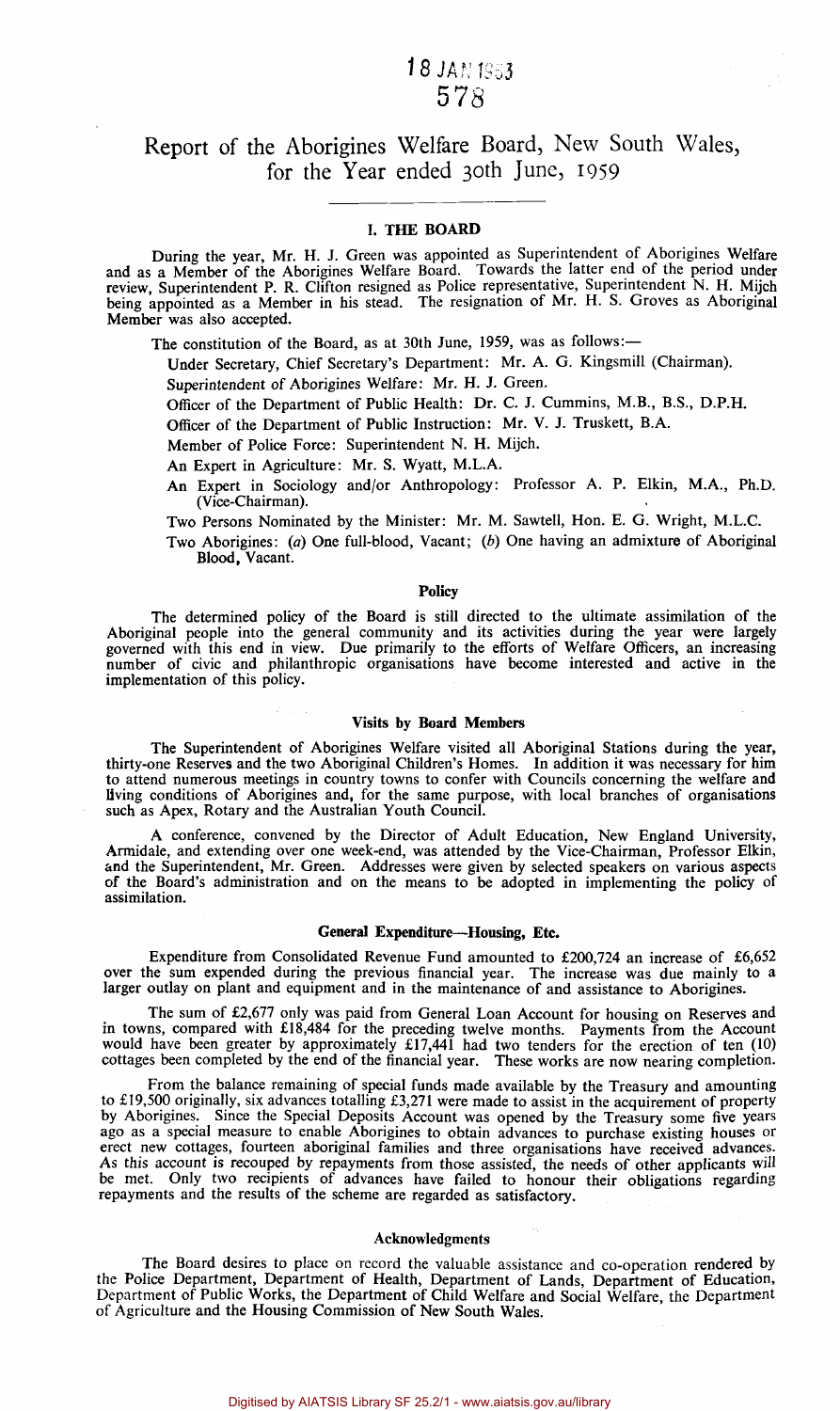

Special thanks and appreciation are extended to those Church groups and philanthropic organisations which consistently assisted the Board throughout the year by providing material **help**  and social amenities for Aborigines throughout the State. Particular mention in this regard is made of Apex, Rotary, Lions and Soroptimist Clubs, the Waterside Workers' Federation and the many local Associations for the welfare and assimilation of Aborigines, both newly formed and those that have operated over several years.

#### **II. FEATURES OF THE ADMINISTRATION**

#### **Rental Arrears**

During the period under review, rental arrears in respect of tenants of town houses and of homes on Aboriginal Stations and Reserves had increased by £3,152 from £57,251 to £60,403 compared with an increase of  $£7,794$  over the previous twelve months. Rental receipts for the year totalled £5,324, an increase of £251. The improvement evidenced in the rental position is undoubtedly due to a continued hardening of the Board's policy against those tenants who, while in a position to do so, have evaded their responsibilities in meeting the purely nominal rental fixed for tenancy of the homes occupied.

In twenty-seven cases over the year, the Board directed that recovery proceedings be instituted by the Crown Solicitor against rent defaulters and, in another two, that Notices to Quit be served on the tenants.

#### **Town Houses—Sale to Tenants**

The Board directed that suitable tenants of town houses be afforded the opportunity of acquiring the homes on a rent/purchase basis, total payments already made, less  $2\frac{1}{2}$  per cent. interest, being treated as an offset against the purchase price. Ten occupants of town houses elected to buy the properties and, so far, the necessary Agreement for Sale has been drafted by the Crown Solicitor in one case.

#### **Education**

Wherever possible, children from Aboriginal Stations and Reserves receive their education in the ordinary State schools. In those cases where distance from towns precludes the enrolment of children in Public Schools, Aboriginal Schools are located on such Stations and Reserves. These latter schools, however, are staffed by fully qualified teachers of the Department of Education and the curriculum laid down is practically the same as that adopted in the State Schools.

Secondary education is available to every Aboriginal child possessing the required scholastic qualifications and the number enrolled at High Schools is increasing steadily from year to year.

At the conclusion of the year under review, 160 children approximately were attending High Schools, 1,025 Aboriginal Schools and 912 Public Schools.

To encourage selected Aboriginal pupils to pursue and complete a secondary course of education, by assistance in meeting the cost of uniforms and text books, the Board makes annual awards of bursaries. The grant of these scholarships is determined on the results of competitive external examinations set by the Department of Education and held in conjunction with the Senior Primary and Intermediate Examinations. The bursaries are tenable for two and three years and may be extended up to five years, if circumstances so warrant. Each bursary carries a cash grant of £50 per year.

From a list of pupils, submitted by the Department of Education in order of merit, seven were selected by the Board for award of bursaries commencing in the current school year. Because of unsatisfactory reports regarding the progress and application to study of a particular bursar, the scholarship was withdrawn.

In addition to bursaries made available by the Board, others on similar lines were endowed by Canterbury Soroptimist Club, Kempsey Apex Club and the Save the Children Fund.

Additional assistance was granted by the Board to enable one bursar to be enrolled at Woodlawn College, Lismore, and for another attending Armidale High School to be accommodated at St. John's Church of England Hostel in that town.

At the conclusion of the 1958-59 year, there were twenty-one (21) bursaries current.

Several bursars completed their schooling at the end of 1958 and secured suitable employment because of their educational qualifications. One girl was accepted by the Government Insurance Office and another will be called up by the Military Authorities as a trainee-nurse, when she attains the age of eighteen years in the near future. Two youths, successful at the last Intermediate Certificate Examination were placed in Sydney, one with the Department of Public Works and the other with the Postmaster-General's Department.

#### **Welfare Activities**

Male Welfare Officers, specially selected and trained for the work involved, are located at Head Office, Leeton, Kempsey, Lismore, Dubbo and Moree.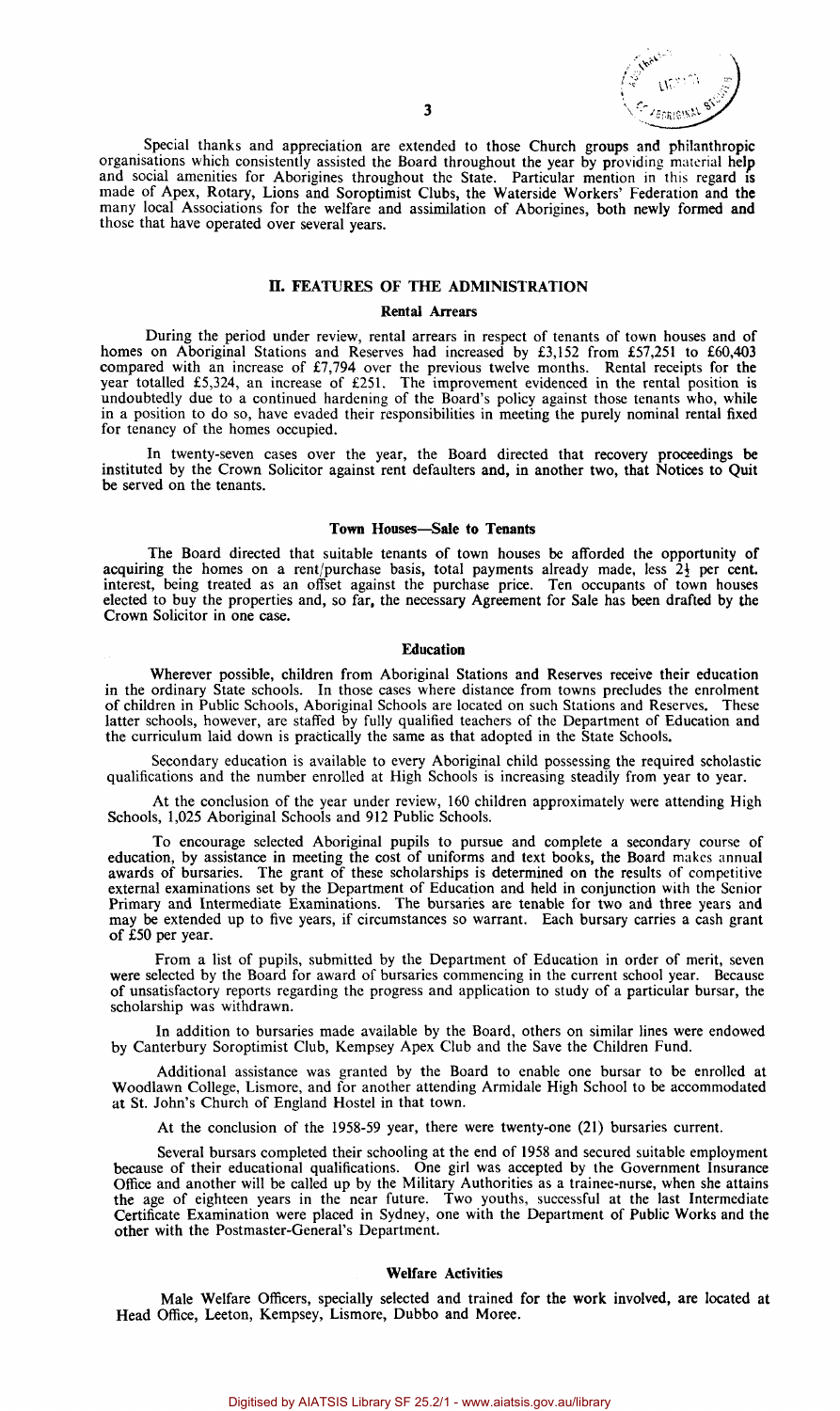A female Welfare Officer is stationed at Head Office, another one being located at Kempsey. Although the work of Welfare Officers supplements that of Managers and Matrons of Aboriginal Stations, their duties lie primarily in the direction of advising and assisting those Aborigines residing outside supervised Reserves and in improving relationships between the Board and Aborigines and between the latter and members of the white community.

Male Welfare Officers are required to cover vast distances in caring for Aborigines residing in their districts and a major proportion of their official time is devoted to this end. They are also expected to identify themselves with public bodies within their areas, address meetings of interested civic and philanthropic organisations, assist in the inauguration of Aboriginal District Welfare and Social Committees and secure employment and accommodation for distressed Aborigines. A very important duty of Welfare Officers is to take action for committal of neglected children to the care of the Board.

Both female Welfare Officers are trained nurses. The one stationed at Head Office is obliged to make special visits of inspection to country districts, as directed by the Superintendent in particular cases, is responsible for arranging admission of Aboriginal patients—mainly children—to Metropolitan Hospitals, placing girls in employment, inspecting and reporting on the homes of applicants for wards to be boarded out, adopted or employed as domestics, and for periodically visiting such wards to ensure that their welfare and living conditions are satisfactory.

The female Welfare Officer stationed at Kempsey devoted her activities during the year mainly to assisting in a campaign conducted by the Department of Public Health towards the eradication of hookworm and roundworm from Aboriginal children. As the incidence of worm infestation is pronounced throughout the North Coast district, the work of the Welfare Officer is most onerous, particularly as it is essential that remedial measures be carried out without cease, if the campaign is to be brought to a satisfactory conclusion.

The varied nature of work performed by Welfare Officers is shown fully in Appendix "E" of this report.

#### " **Dawn** " **Magazine**

" Dawn " is now in its eighth year of publication and still continues to be an unqualified success. It provides monthly entertainment for aborigines throughout the state and also contains articles which are educational and instructional. Various aspects of the Board's policy are placed before the readers, together with items of interest regarding the administration.

#### **Summer Seaside Camp**

The customary annual Summer Camp was conducted at La Perouse Aborigines Reserve during the period 4th to 18th January, 1959, with seventy-nine children from outback areas attending.

All the children underwent medical and dental examinations and a detailed report respecting children requiring dental attention was subsequently furnished by the School Dental Service.

The children, for the first time at La Perouse, did not live under canvas, but were accommodated in two Nissen huts, acquired and erected since the previous camp.

During the course of the camp, the children were visited by the Chief Secretary, the Honourable C. A. Kelly, M.L.A., and the Chairman and Members of the Board.

The Board records its thanks and appreciation to the Lions Club, Randwick, and the Volunteer Coastal Patrol for arranging launch picnics for the children, to Manly Ferries, the N.S.W. Film Council, the Elizabethan Theatre Trust, Luna Park (N.S.W.) Ltd., Taronga Zoological Park Trust, Metro-Goldwyn-Mayer Pty. Ltd., Tivoli Circuit Australia Pty. Ltd., and Barratt's Sweets, St. Peters, for the entertainments so generously provided by them. Thanks are due also to the many professional artists who donated their time and efforts to making the stay of the children a happy one.

#### **III. ABORIGINAL WARDS**

A child may be admitted as a ward of the Board on application by a parent or guardian, or may be committed as such by a competent court.

The Aborigines Protection Act provides for the establishment of homes for the reception, maintenance, education and training of such wards. There are two homes at present operating, one at Kinchela for boys and the other at Cootamundra for girls.

The Kinchela Aboriginal Boys' Training Home, fourteen miles from Kempsey, is for boys from five to seventeen years. At 30th June, 1959, fifty boys were in residence.

Fourteen boys were in attendance at the Kempsey High School and thirty at the school at the Home.

The health of inmates during the year was good.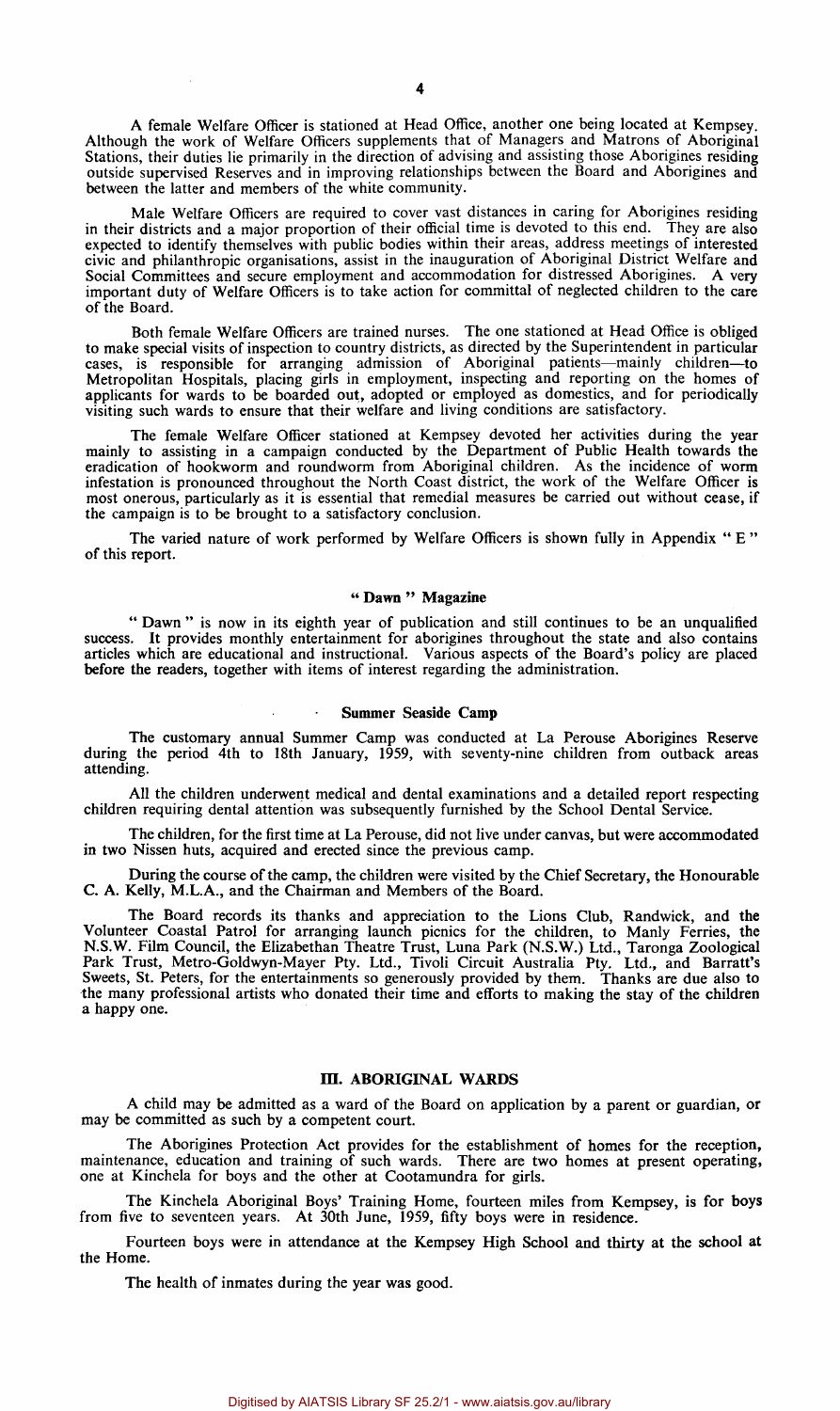Senior inmates are trained in the use of modern milking machines, farming machinery and equipment. They also receive instruction in poultry farming and market gardening.

The Cootamundra Home caters for boys of tender years and girls up to school leaving age. At 30th June, 1959, there were forty children in residence.

Health of the children was satisfactory and all received vaccine injections against Poliomyelitis, Diphtheria, Whooping Cough and Tetanus.

There were thirteen children enrolled in the High School at Cootamundra, and nineteen at the Public School.

From former inmates, there are ten girls in domestic employment in the district and one in training as a nurse at the Cootamundra District Hospital.

Authority is also given under the Act for a ward to be boarded out in a selected foster home and for an allowance to be paid in this regard. In addition, the foster parent is entitled to claim Child Endowment and to be recouped by the Board for medical and dental expenses incurred on behalf of the ward.

In most cases children who are committed as wards of the Board are maintained until they reach sixteen years of age approximately. They are then placed in employment and remain under regular supervision of Welfare Officers until they reach the age of eighteen years.

Committal action is never taken in the case of a destitute child, unless the neglect is such as to make removal from its own home necessary, and after every effort by a Welfare Officer to have the parents improve the living conditions of the home has proved abortive.

Statistics respecting the number and placement of wards during the year are shown in Appendix " A ".

#### **IV. ABORIGINAL STATIONS GENERALLY**

Sixteen Aboriginal Stations were maintained by the Board during the year, the population of each varying from 322 down to as low as 44. The average number of persons residing on a Station, however, was 180.

Each Station is under the supervision of a Manager, assisted by a Matron, with additional assistant staff on the larger Stations.

As will be seen from Appendix " B ", the population on stations has not varied much over the last three years, the total number of station residents being a little under 3,000. The number of ration recipients has fallen slightly.

Station residents are assisted to obtain employment, and encouraged to take work of a permanent nature as far as possible.

A medical treatment room is established on each station where minor ailments and injuries are attended to. On the coastal stations, all children receive regular treatment for the eradication of worms.

As opportunities offer, station residents are encouraged to participate in activities that will bring them into closer contact with the general community. For example, at Brewarrina, ten schoolboys go each week to the town to attend a woodwork class; at Burnt Bridge, a team of marching girls is trained by a person from Kempsey, and boys from the Station competed in the Public Schools Amateur Athletic Association Sports at Newcastle; at Cabbage Tree Island the local football club was disbanded and members joined the Woodburn Club; at Cowra the youths attend the local Police Boys' Club; at Murrin Bridge, a remote Station, the children attend a National Fitness vacation play centre at Lake Cargelligo, and also compete with white children in football and athletics; at Wallaga Lake the young people attend a fortnightly dance in the town; and at Woodenbong, a keen interest is displayed by many adults in adult Education talks by lecturers from the New England University.

The fundamental purpose of Aboriginal Stations is to provide a place of abode for the aged and infirm and other persons unable to fend for themselves in the general community.

A majority of residents, however, elect to live on the Stations because of the difficulty in obtaining outside accommodation, and because they prefer the communal life afforded. Although the Board accepts this situation, it does encourage Aborigines to leave Stations and accept full responsibilities of citizenship.

In pursuance of its policy of assimilation, it is now the aim of the Board to erect houses in towns on individual lots, on which selected families from Stations can be granted the tenancy, thus making accommodation available on Stations for those Aborigines who, at present, live under sub-standard conditions and are in need of the help provided on Stations.

On Stations, the aged, sick and infirm are provided with food—including special invalid food where necessary—medicines, blankets and other comforts.

The point is stressed that those families that elect to remain on Stations are not supported by the Board, unless circumstances so warrant. All able-bodied men, who are in a position to do so, are required to care for their families from their earnings in the same way as ordinary persons.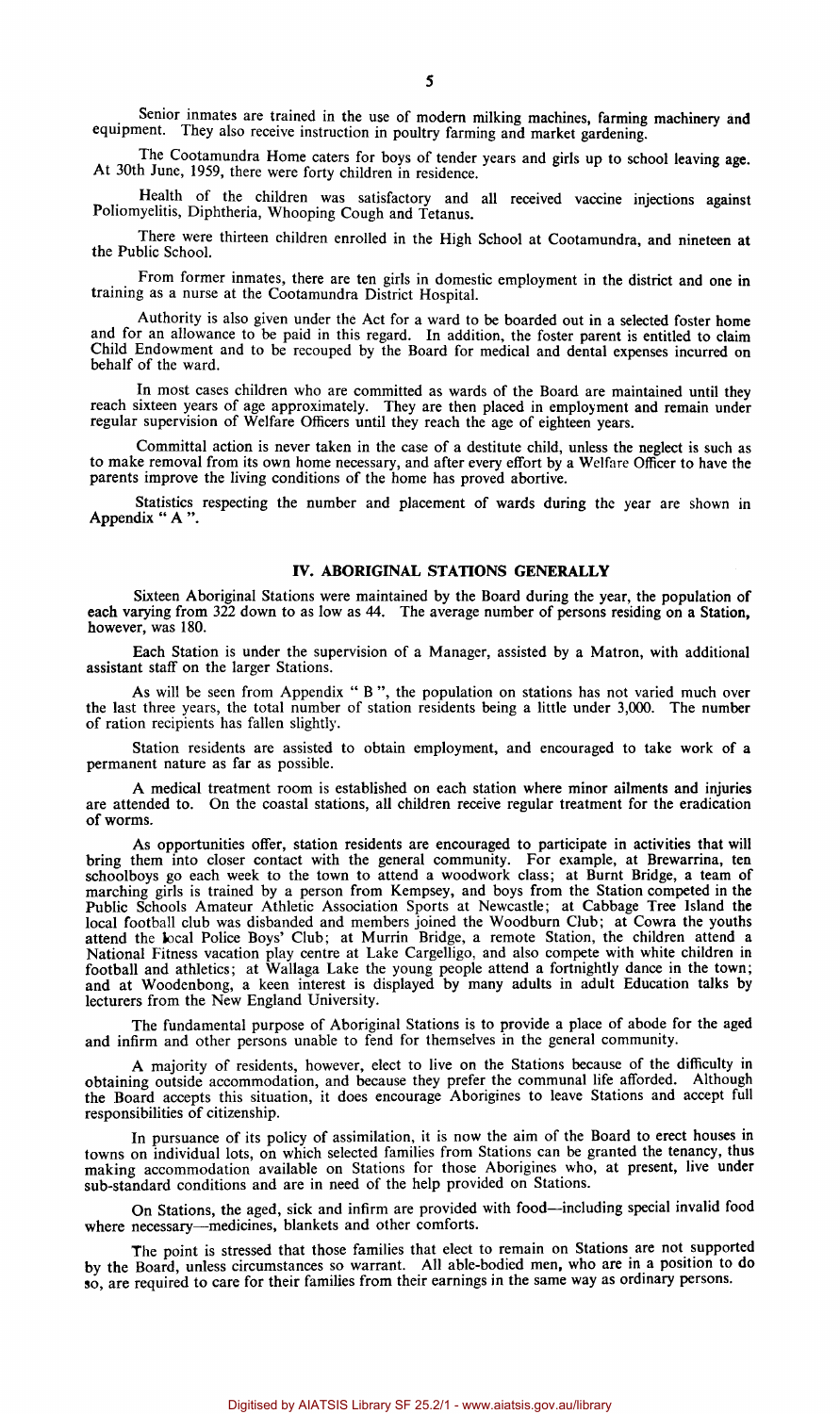It is their responsibility, also, to meet the cost of all dental and medical services rendered the family and, in many cases, to pay rent for the house occupied, even though this rent is purely nominal. Managers endeavour continually to persuade residents to open banki g accounts and join medical and hospital contribution funds so that provision can be made for emergencies. It is regrettable that their efforts in this regard have so far met with little response.

Appendix " B " sets out particulars of the various Stations as at 30th June, 1959.

#### V. **ABORIGINAL** RESERVES GENERALLY

**In** addition to Stations, there are a number of Reserves for Aborigines located throughout the State. These are selected areas of land, set aside and gazetted for the exclusive Use of Aborigines and they differ from Stations in that they are not under full-time management. Some of the Reserves have resident part-time Supervisors but, in the majority of cases, supervision is exercised by the local Police and, intermittently, by Welfare Officers. There are twenty-nine inhabited Reserves throughout the State, on which approximately 2,500 Aborigines reside.

For the most part, conditions on Reserves are inferior to those on Stations. On some Reserves, the houses are good, having been erected in recent years, but on others, the homes have been constructed from discarded materials by the residents themselves and serve merely as shelters from the weather. Unlike Stations, there is usually no recreation hall on a Reserve and residents are necessarily prevented from taking part in, or organising, any social functions, even if they desire to do so.

Appendix " C " sets out statistics relating to Reserves.

#### **VI. ABORIGINAL LIFE AND CONDITIONS**

So far as can be established, the Aboriginal population of New South Wales is as follows:—

| Full-Bloods   | $\ddotsc$ | and the state of the state of the state | <b>Contract Contract Contract</b> | $\cdots$                                                                                                        | $\sim$ $\sim$                                                                                                   | $\ddot{\phantom{0}}$ | 235    |
|---------------|-----------|-----------------------------------------|-----------------------------------|-----------------------------------------------------------------------------------------------------------------|-----------------------------------------------------------------------------------------------------------------|----------------------|--------|
| Half-castes   | $\ddotsc$ |                                         |                                   | the contract of the contract of the contract of the contract of the contract of the contract of the contract of |                                                                                                                 | $\cdots$             | 6,600  |
| Lesser-castes |           |                                         |                                   |                                                                                                                 | and the same state of the same state of the same state of the same state of the same state of the same state of |                      | 6.763  |
|               |           |                                         |                                   |                                                                                                                 |                                                                                                                 |                      |        |
|               |           |                                         |                                   |                                                                                                                 |                                                                                                                 |                      | 13,598 |
|               |           |                                         |                                   |                                                                                                                 |                                                                                                                 |                      |        |

Of the total number, approximately 2,980 reside on Aboriginal Stations and in Homes, and 2,500 on Reserves. In regard to Reserves, the total number of residents increased by about 500 over the twelve months' period under review. At Gulargambone Reserve alone there was an increase of 107 over the preceding year.

#### **Labour and Employment**

Employment throughout the year was satisfactory. Although there was less demand for casual workers in rural industry, mainly due to lower wool prices and those for vegetables, more and more Aborigines have been seeking permanent positions and many were successful in obtaining employment with the Department of Railways, Main Roads and Metropolitan Water and Sewerage Board.

One aspect of the position causing concern is the great difficulty experienced by youths and girls in certain districts in securing employment. Another bad feature is the reluctance of certain recipients of Unemployment Benefits to seek employment, preferring rather to subsist on the allowance as long as the Commonwealth Authorities are prepared to pay it.

Out of a total of 518 able-bodied men on Stations, 356 were engaged more or less permanently, the remaining 162 receiving only intermittent work of a casual nature.

Aborigines are employed under award rates of pay and no instances of a departure from this by employers were brought under notice.

In the North Coast district five girls were employed in various public hospitals and one girl in a private hospital. All will be given the opportunity of accepting appointment as trainee nurses.

#### **Relief and Benefits Provided by the Board**

**In** addition to Social Service Benefits which are available, the Board undertakes the care of indigent Aborigines, who are ineligible for such benefits. This assistance takes the form of food rations, the issue of summer and winter clothing, blankets where required, provision of medical and dental services and burial expenses.

Each year the Board provides Christmas cheer for children, the aged and infirm. Funds raised by local organisations for the provision of amenities are also subsidised by the Board.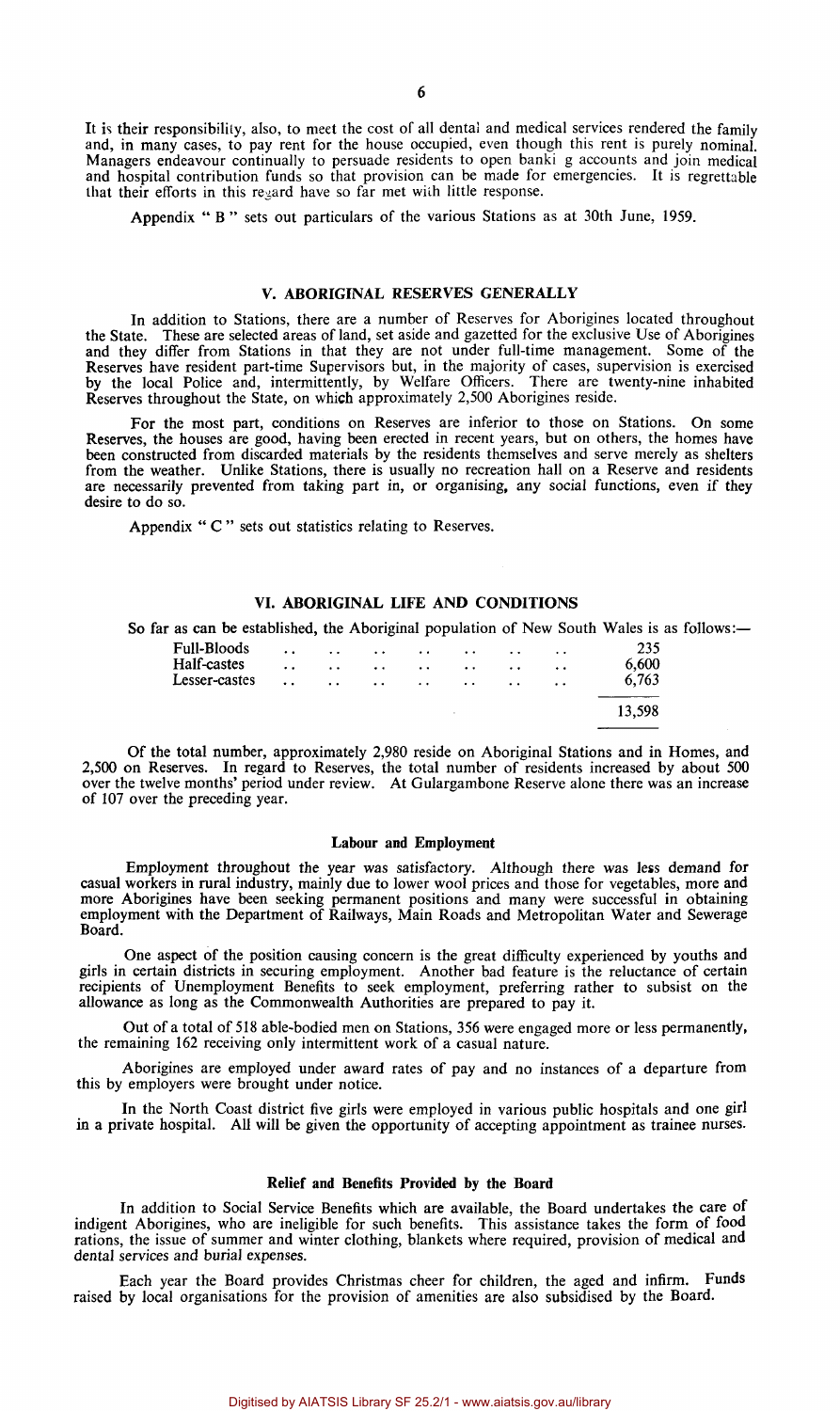|                       |      | Year ended 30th June- |      |        |      |       |      |      |      |  |  |
|-----------------------|------|-----------------------|------|--------|------|-------|------|------|------|--|--|
| Outfits               | 1957 | 1958                  | 1959 | 1957   | 1958 | 1959  | 1957 | 1958 | 1959 |  |  |
|                       | Male |                       |      | Female |      | Total |      |      |      |  |  |
| Summer Outfits        | 111  | 121                   | 114  | 192    | 168  | 172   | 303  | 289  | 286  |  |  |
| <b>Winter Outfits</b> | 115  | 108                   | 110  | 175    | 141  | 189   | 290  | 249  | 299  |  |  |
| $Totals$              | 226  | 229                   | 224  | 367    | 309  | 361   | 593  | 538  | 585  |  |  |

Issue of clothing to indigent and other dependent Aborigines was as shown hereunder:—

#### Exemption Certificates

Where an Aborigine has attained a degree of social adjustment that would indicate that he or she is desirous of, and willing to accept, the responsibilities of citizenship, a Certificate of Exemption from the Provisions of the Aborigines Protection Act may be granted to such person on written application. These certificates, of course, are only issued after careful enquiry as to the character and mode of living of the applicant.

Granting of a Certificate of Exemption, whilst permitting the person receiving it to have access to liquor, does not mean that the welfare services of the Board are not available to him, and he continues to receive from the Board's Welfare Officers such aid as is necessary to help him on the path to independence.

During the year 128 applications were approved, 7 deferred and 8 declined. Six existing certificates were cancelled. A comparison with previous years is set out hereunder:—

|                                                                                          | 1956-57   | 1957-58   | 1958-59 |
|------------------------------------------------------------------------------------------|-----------|-----------|---------|
| Granted<br>Deferred<br>Declined<br>$Cancelled \dots \dots \dots \dots \dots \dots \dots$ | 137<br>25 | 117<br>24 | 128     |

#### Expulsion Orders

The Board is empowered to order the expulsion of an Aborigine from a Reserve. Action in this regard is only taken in extreme cases, where the conduct of an Aborigine is inimical to good order and discipline and to the welfare of other residents.

In the twelve months' period under review, expulsion orders were approved by the Board in four cases.

#### Local Associations for the Welfare of Aborigines

In various towns throughout the State, associations have been formed with the object of providing assistance to Aborigines in housing, education, employment, maternal and baby welfare and of promoting the policy of assimilation by improving the attitude of white people to Aborigines and vice versa.

Several of the organisations functioned with marked success and rendered assistance of a most concrete nature towards betterment of the living conditions of Aborigines.

First inaugurated in 1956, the Armidale Association for the Assimilation of Aborigines continued to function purposefully. Its club for Aboriginal women met once a week to give instruction in sewing, cooking, domestic duties, hygiene and baby care. A baby health clinic, held once a fortnight, was well attended. Allied to this special work was the conduct of a kindergarten for pre-school children at which free milk was provided, the cost being met by the Board. Assisted by a loan of £1,200, made available by the Board, the Association completed the construction of a good type of house for a selected Aboriginal family. During the year, this organisation also financed the cost involved in accommodating an Aboriginal student at St. John's Church of England Hostel, Armidale, while attending the Armidale High School, thus bringing to three the number of those similarly assisted. In the employment sphere, the Association placed one youth in a Sydney training centre to undergo instruction in the leather trade. Three other Aboriginal youths were accommodated in Armidale, where positions were secured for them in various trades.

On land made available by the Dubbo Municipal Council a hostel was erected for use of Aboriginal patients attending Dubbo Base Hospital. The cost of construction was met by the Dubbo Apex Club and the Waterside Workers' Federation. The Board accepted responsibility for meeting maintenance costs and employing a caretaker.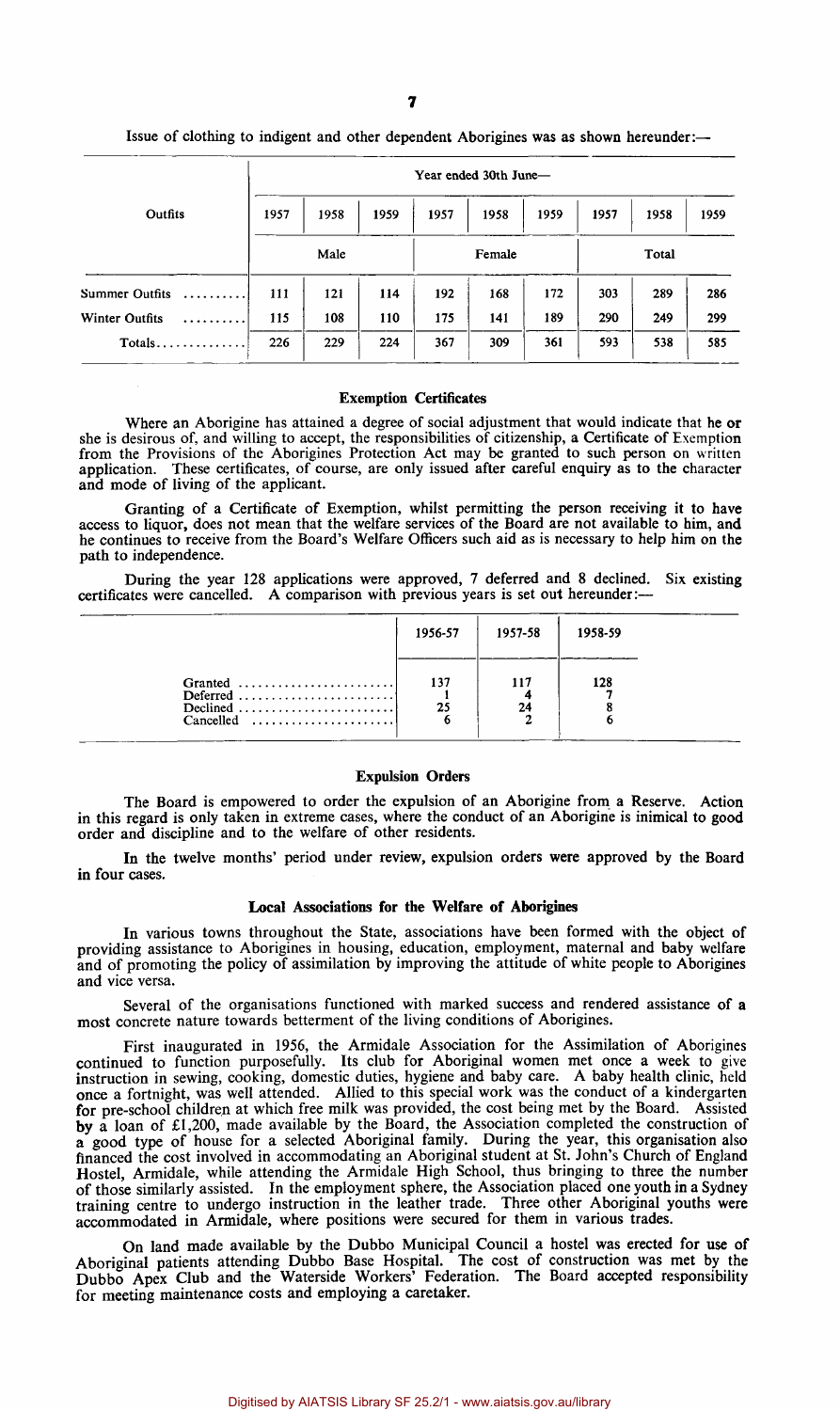An organisation was formed at Dareton under the name of the Sunraysia Aboriginal Welfare Group to improve living conditions of Aborigines in the district. Provided the Board can acquire a suitable area of land, the Group is prepared to meet the cost involved in the erection of simple type dwellings to accommodate adversely housed aborigines. The organisation is also desirous of securing a site in Dareton to establish a Welfare Centre for the instruction and care of underprivileged children residing in the area.

At Nambucca Heads the Davis Nambucca Heads Assimilation Fund was formed by local citizens to raise money to assist in the housing of Edric Davis and family. In addition to funds raised from private sources, the Board provided £500 by way of loan and the Davis family has now been settled in a comfortable, well-built home.

The Tamworth Association for Assimilation of Aborigines came into being during the year to investigate and inaugurate projects with the object of improving the present position in respect of housing, education, and the problems associated with employment and acceptance of Aborigines socially.

Similar organisations were formed at Condobolin, Coonamble, Coff's Harbour and Kempsey.

To stimulate interest in the formation of a co-operative at Woodenbong Aboriginal Station, a senior lecturer from the Armidale University visited the Station at fortnightly intervals to hold meetings and lecture the residents in the fundamentals involved.

The Board has taken steps to secure particulars of local associations of this type as it welcomes and desires their co-operation in the common field of endeavour on behalf of Aborigines. It would be grateful if the formation of any such associations, with particulars of their objects and names of office-bearers, were reported to the Board through the local Welfare Officer or direct to the Secretary, Aborigines Welfare Board, Box 30, G.P.O., Sydney.

#### Establishment of Co-operative Societies

Under the control of the Australian Board of Missions, the Co-operative Fund for Australia and the Pacific made a survey of Cabbage Tree Island, Woodenbong and Tabulam Aboriginal Stations in connection with the proposed inauguration of co-operatives among Aboriginal communities. Following this exploratory step a five-day school on the subject was organised at the Tranby Hostel, Glebe, by the organisation mentioned, and attended by representatives from the above three Aboriginal Stations. An officer of the Registry of Co-operative Societies and Friendly Societies lectured on the principles of co-operation. At the moment, the Fund proposes to launch the first co-operative at Cabbage Tree Island Aboriginal Station.

#### **Armidale Conference on Aborigines**

To promote thought and discussion about pressing and difficult problems involved in implementing the policy of assimilation, a week-end conference was convened in Armidale by the Department of Adult Education, the University of New England and attended by persons interested and active in the welfare of Aborigines.

The conference was held from 22nd to 24th May, 1959, under the Vice-Chairman of the Aborigines Welfare Board, Professor A. P. Elkin, M.A., Ph.D., who delivered an address on the history and treatment of Aborigines in New South Wales. Talks were also given by the Superintendent of Aborigines Welfare, an Aborigines Welfare Officer, a Manager of an Aboriginal Station, the Director of Native Affairs, Queensland, and a school teacher, seconded by the Department of Education, to carry out research into the effects of education on Aborigines and their aptitude in learning. Four of the Board's Welfare Officers were present and took an active part. The conference was an outstanding success, most sessions being attended by approximately 100 persons.

#### **Libraries on Aboriginal Stations**

During the year, the Board directed that, in cases where there was sufficient interest shown by residents and a room available for use as a library, Managers of Aboriginal Stations were to obtain books through the services available from the Public Library and the Education Department. If, after a trial period, it was found to be warranted, a limited amount of funds would be placed on the 1959-60 Estimates to finance the purchase of books to inaugurate Station libraries.

At the conclusion of the year, the trial period mentioned was still in operation.

#### **Vacation Play Centres on Aboriginal Stations**

During school holidays, the National Fitness Council, Department of Education, organises vacation play centres at selected country towns to occupy the time of children during their term holidays.

In January, 1959, the Council decided to open a vacation play centre at the Murrin Bridge Aboriginal Station at the same time as one was being held in the adjoining town of Lake Cargelligo.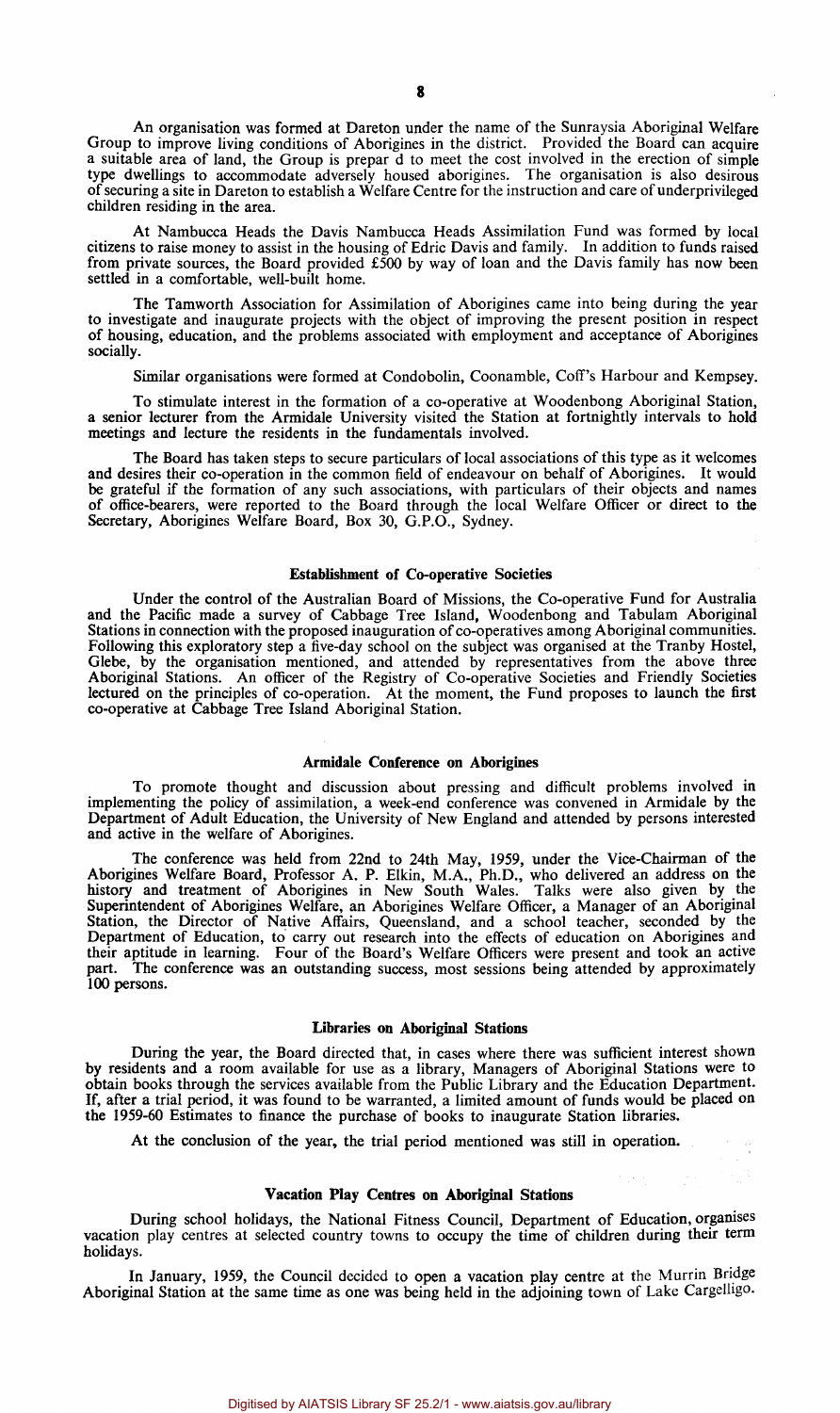The Centre held on the Station proved to be such a success that the Director of Physical Education suggested that a similar vacation play centre should be run on other Aboriginal Stations during school holiday periods and that the Board assist in providing the necessary finance.

The Board is at present awaiting reports from Field Officers as to whether it is considered preferable to organise play centres on Aboriginal Stations, or to arrange for the Station children to be transported to nearby towns where such centres have been located for the town school children.

#### **VII. COMMONWEALTH SOCIAL SERVICES**

For many years aborigines have been entitled to endowment, sickness and unemployment benefits, but old age, invalid, and widows' pensions were only granted to exempted Aborigines living off Stations.

The Commonwealth Minister for Social Services has now advised the Premier that it has been decided to amend the Social Services Act to provide that Aboriginal natives, other than those who are nomadic or primitive, shall be eligible for pensions and maternity allowances on the same basis applying to other persons in the community, and irrespective of place of residence.

The Board has been pressing for payment of pensions to all aborigines for many years and is gratified to learn that the matter has now been satisfactorily rectified.

#### **CONCLUSION**

iyê

**It** is a matter of regret that so many Aborigines, particularly those living outside Stations and Reserves, still reside in what can, at the best, be described as sub-standard dwellings.

The Board recognises that the erection of even modest dwellings of modern design, with bathing and laundry facilities, a proper sanitary service and some degree of comfort in furnishing, are essential with a view to assimilation.

The Board appreciates the growing interest throughout the State of private citizens and organisations in the welfare and progress of the Aborigines, and the practical work done by them in this regard. Also pleasing was the increased awareness, displayed by many Aborigines themselves, of the advantages to be derived from higher education, better housing, and their participation in employment of a permanent rather than casual nature.

On the other hand, the Board regrets that a few local authorities still display a reluctance to support the policy of assimilation, although such instances are in a small minority.

Their attitude is hindering the work of the Board and until such is modified, progress in achieving this desirable goal, which at the best can only be realised slowly and painstakingly, will continue to be impeded.

In conclusion, the Board records its appreciation of the help rendered by all who have assisted throughout the year and earnestly solicits their continued interest and practical aid towards promoting the well-being and progress of the Aboriginal population.

> A. G. KINGSMILL, Chairman, Aborigines Welfare Board. H. J. GREEN, Superintendent of Aborigines Welfare.

89089—2

 $\bullet$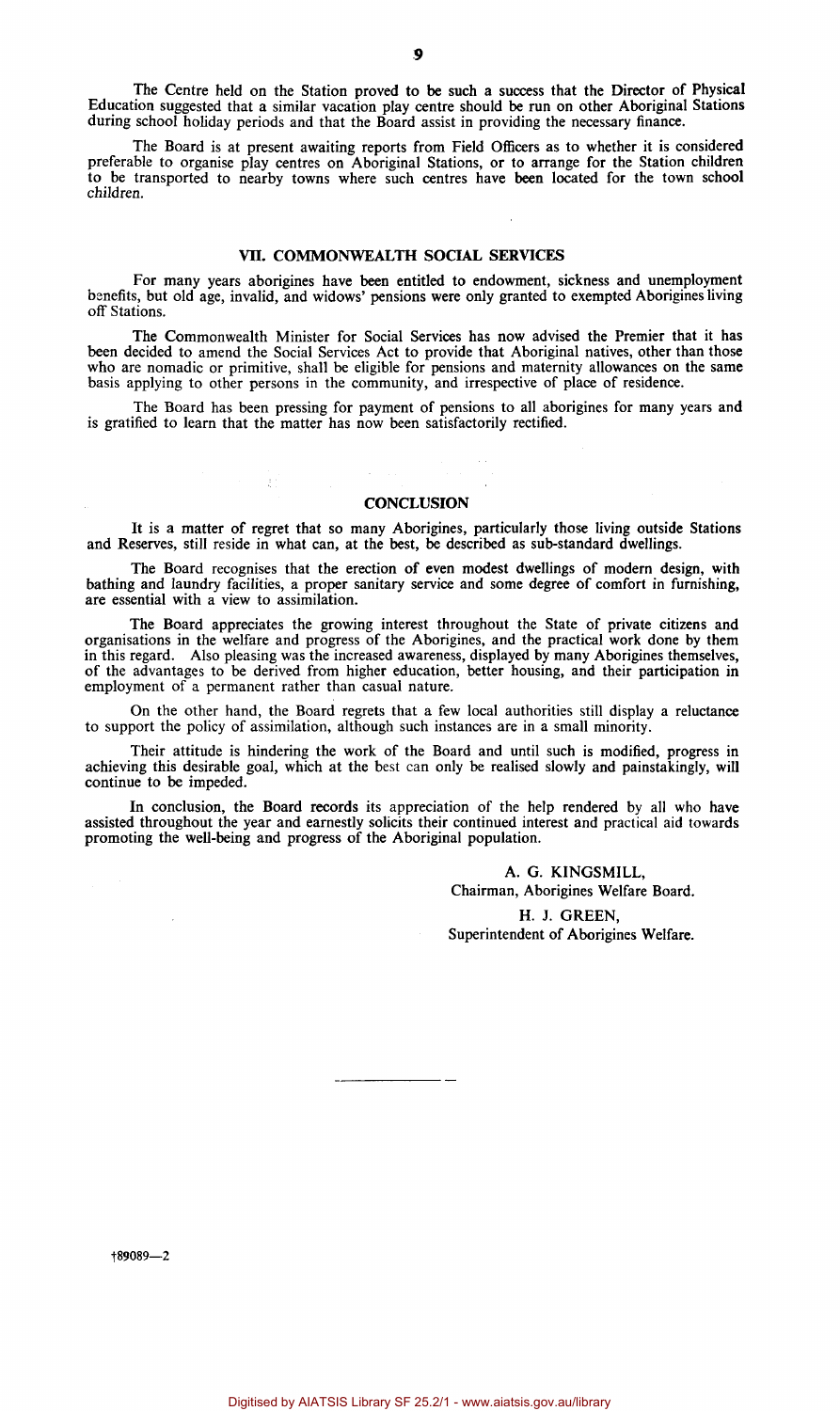## **APPENDIX " A "**

## **Movements of Wards**

| 1956-57         | 1957-58   | 1958-59                |
|-----------------|-----------|------------------------|
| 232<br>27<br>82 | 260<br>41 | 250<br>$\frac{35}{28}$ |
| 341<br>81       | 348<br>98 | 313<br>55              |
| 260             | 250       | 258                    |

## **Placement of Wards at End of Year**

| 图 1990年10月11日 1月11日 1月11日 1月11日 1月11日 1月11日 1月11日 1月11日 1月11日 1月11日 1月11日 1月11日 1月11日 | 1956-57         | 1957-58                      | 1958-59          |
|---------------------------------------------------------------------------------------|-----------------|------------------------------|------------------|
| the company of the control of the company of the company                              | 93<br>35<br>260 | 44<br>116<br>24<br>20<br>250 | 121<br>28<br>258 |

|                                                                                                                                                                                    | 1956-57          |                                    | 1957-58                 |                                           | 1958-59 |      |
|------------------------------------------------------------------------------------------------------------------------------------------------------------------------------------|------------------|------------------------------------|-------------------------|-------------------------------------------|---------|------|
| Kinchela Boys' Home<br>Cootamundra Girls' Home<br>Denominational Homes<br>Boarded-out with foster parents<br>. 1<br>Placed in employment under Reg. conditions<br>Otherwise placed | Adm.<br>$\cdots$ | Ctd.<br>п<br>22<br>. .<br>18<br>14 | Adm.<br>10<br>$\bullet$ | Ctd.<br>$\cdot$ $\cdot$<br>14<br>12<br>10 | Adm.    | Ctd. |
|                                                                                                                                                                                    | 27               | 82                                 | 41                      | 47                                        | 35      | 28   |

## **APPENDIX " B "**

## **List of Aboriginal Stations—Vital Statistics and Ration Recipients**

|                                    |                     |             | Population  |             |             | Ration      |                |                |                |                      |                      | <b>Statistics</b>    |                      |                      |                      |                      |
|------------------------------------|---------------------|-------------|-------------|-------------|-------------|-------------|----------------|----------------|----------------|----------------------|----------------------|----------------------|----------------------|----------------------|----------------------|----------------------|
| <b>Station</b>                     | Area<br>in<br>Acres |             | on Stations |             |             | Recipients  | <b>Birth</b>   |                | Deaths         |                      |                      | Marriages            |                      |                      |                      |                      |
|                                    |                     | 1956-<br>57 | 1957-<br>58 | 1958-<br>59 | 1956-<br>57 | 1957-<br>58 | 1958-<br>59    | 1956-<br>57    | 1957-<br>58    | 1958-<br>59          | 1956-<br>57          | 1957-<br>58          | 1958-<br>59          | 1956-<br>57          | 1957-<br>58          | 1958-<br>59          |
| Boggabilla                         | 457                 | 211         | 224         | 256         | 9           | 26          | 24             | 8              | 7              | 14                   | 7                    |                      |                      |                      | $\ddot{\phantom{0}}$ |                      |
| <b>Brewarrina</b>                  | 638                 | 173         | 120         | 137         | 50          | 26          | 41             | 5              | 5              | 6                    | $\ddot{\phantom{0}}$ | 4                    |                      | 3                    | $\cdot$ .            | $\ddotsc$            |
| Burnt Bridge.                      | 106                 | 278         | 298         | 263         | 31          | 38          | 38             | 8              | 7              | 4                    |                      | $\overline{2}$       | $\overline{2}$       |                      | 2                    | $\mathbf{1}$         |
| Burra Bee Deel                     | 473                 | 62          | 53          | 44          | 20          | 5           | 8              | 4              | 3              | $\cdot$ $\cdot$      | 3                    | $\ddot{\phantom{0}}$ |                      | . .                  | . .                  | . .                  |
| Cabbage Tree                       |                     |             |             |             |             |             |                |                |                |                      |                      |                      |                      |                      |                      |                      |
| Island                             | 125                 | 128         | 143         | 131         | 8           | 36          | 14             | 7              | 4              | 6                    | 3                    | 2                    | $\mathbf{2}$         | 1                    | $\ddot{\phantom{1}}$ |                      |
| Cowra<br>.                         | 31                  | 142         | 151         | 127         | 15          | 10          | 24             | 8              | 6              | 8                    | $\overline{2}$       | 3                    |                      | 3                    | 1                    | $\ddot{\phantom{1}}$ |
| Jervis Bay<br>$\ddot{\phantom{0}}$ | 100                 | 143         | 153         | 144         | 16          | 8           | 8              | 5              | 5              | 7                    | $\overline{2}$       | 3                    | $\ddot{\phantom{0}}$ | $\ddot{\phantom{1}}$ | $\ddot{\phantom{1}}$ |                      |
| Moree                              | 55                  | 319         | 321         | 322         | 17          | 15          | 18             | 10             | 12             | 12                   |                      | $\overline{2}$       |                      | 4                    | 3                    |                      |
| Murrin Bridge                      | 937                 | 284         | 283         | 257         | 62          | 51          | 62             | 8              | 5              | 15                   |                      |                      |                      | 2                    |                      | Δ                    |
| Quirindi<br>$2.2 + 1$              | 220                 | 204         | 197         | 172         | 11          | 9           | $\overline{2}$ | 8              | $\overline{2}$ | 7                    | 2                    | $\ddot{\phantom{1}}$ |                      | $\overline{2}$       | $\ddot{\phantom{0}}$ | . .                  |
| Roseby Park                        | 66                  | 81          | 94          | 113         | 13          | 10          | 8              | 4              | 8              | 6                    | $\overline{2}$       | . .                  | . .                  | $\ddot{\phantom{1}}$ | $\ddot{\phantom{0}}$ | $\ddot{\phantom{0}}$ |
| Tabulam<br>$\cdots$                | 490                 | 153         | 153         | 168         | 30          | 35          | 21             | 9              | 6              | 14                   | 3                    | 1                    | 5                    | 3                    | 2                    | $\ddot{\phantom{1}}$ |
| Taree<br>.                         | 51                  | 220         | 248         | 219         | 6           | 23          | 10             | 11             | 12             | 3                    | ٦                    | $\overline{2}$       | $\mathbf{z}$         | . .                  |                      | 2                    |
| Walgett<br>$\cdots$                | 337                 | 202         | 241         | 249         | 28          | 58          | 41             | 8              | 11             | 16                   | $\ddot{\phantom{0}}$ |                      | $\cdot$ .            | $\ddot{\phantom{0}}$ | $\bullet$            |                      |
| Wallaga Lake                       | 341                 | 126         | 126         | 120         | 17          | 15          | 7              | $\overline{2}$ | 5              | $\ddot{\phantom{1}}$ |                      | $\bullet$            | 3                    | 4                    | $\mathbf{2}$         | $\overline{2}$       |
| Woodenbong                         | 126                 | 152         | 175         | 167         | 46          | 23          | 18             | 5              | $\mathbf{2}$   | 6                    |                      | $\mathbf 2$          |                      |                      | $\ddot{\phantom{1}}$ | $\cdot$ .            |
| <b>Totals</b>                      | . .                 | 2,878       | 2,980       | 2,889       | 379         | 388         | 344            | 110            | 100            | 124                  | 35                   | 24                   | 36                   | 25                   | 12                   | 16                   |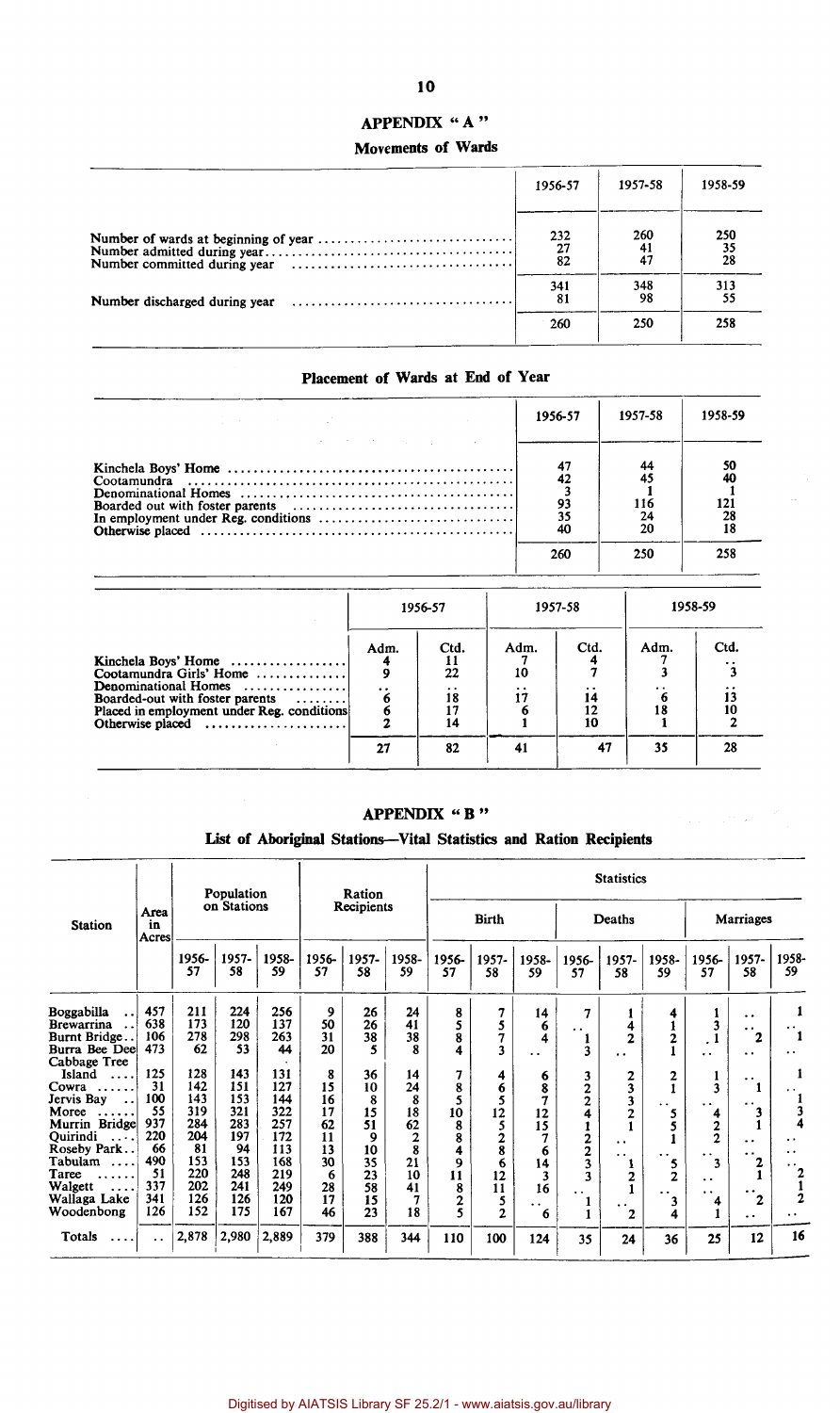## APFENDIX " C "

| Reserve                                         | Area in              |                            | Population on Reserve |              | <b>Ration Recipients</b>  |                            |                                      |
|-------------------------------------------------|----------------------|----------------------------|-----------------------|--------------|---------------------------|----------------------------|--------------------------------------|
|                                                 | Acres                | 1956-57                    | 1957-58               | 1958-59      | 1956-57                   | 1957-58                    | 1958-59                              |
| Balranald<br>.                                  | 142                  | 52                         | 63                    | 50           | . .                       |                            |                                      |
| Bellbrook<br>.                                  | 96                   | 93                         | 93                    | 110          | 6                         | 11                         | 11                                   |
| Bourke                                          | 34                   | 45                         | 44                    | 68           | $\ddot{\phantom{a}}$      | 21                         | . .                                  |
| Bowraville                                      | 36                   | 79                         | 54                    | 61           | . .                       | 5                          | 5                                    |
| <b>Brungle</b>                                  | 12                   | 30                         | 49                    | 76           | $\ddot{\phantom{1}}$      | $\ddot{\phantom{0}}$       | . .                                  |
| Coff's Harbour                                  | 6                    | 108                        | 60                    | 72           | 5                         | $\ddot{\phantom{0}}$       | 8                                    |
| $Condobolin \ldots \ldots \ldots \ldots \ldots$ | 16                   | 82                         | 86                    | 180          | 12                        | 8                          | $\overline{2}$                       |
| Coonabarabran                                   | 20                   | 40                         | 42                    | 28           | 20                        | $\ddot{\phantom{a}}$       | 6                                    |
| Coraki                                          | 10                   | 86                         | 96                    | 86           | 6                         | 10                         |                                      |
| Cubawee<br>.                                    | 24                   | 94                         | 106                   | 106          | $\cdot$ .                 | . .                        | 3                                    |
| $C$ umeroogunga                                 | 200                  | 61                         | 60                    | 80           | $\ddot{\phantom{0}}$      |                            |                                      |
| Dubbo<br>. <i>.</i>                             | 18                   | 21                         | 35                    | 49           |                           |                            |                                      |
| $Forster$                                       | 19                   | 87                         | 76                    | 85           | $\ddot{\phantom{0}}$      | . .                        | . .<br>19                            |
| Goodooga                                        | 80                   | 135                        | 170                   | 185          | $\ddot{\phantom{1}}$<br>2 | $\ddot{\phantom{0}}$       | 16                                   |
| Gulargambone                                    | 52                   | 180                        | 215                   | 322          |                           | $\ddot{\phantom{0}}$<br>91 |                                      |
| Karuah                                          | 50                   | 43                         | 54                    | 48           | $\cdot$ .                 |                            | . .<br>2                             |
| Kyogle                                          | 28                   | 5                          | 10                    | 5            | $\ddot{\phantom{0}}$      | $\ddot{\phantom{0}}$       |                                      |
| La Perouse                                      | 6                    | 178                        | 204                   | 191          | . .                       | $\ddot{\phantom{0}}$       | $\ddot{\phantom{1}}$<br>$\mathbf{2}$ |
| Moonahcullah<br>.                               | 232                  | 95                         | 108                   | 85           | $\ddot{\phantom{0}}$      | $\ddot{\phantom{0}}$<br>12 |                                      |
| Nambucca Heads<br>.                             | 70                   | 65                         | 87                    | 92           | . .                       |                            | . .<br>4                             |
| Peak Hill                                       | 7                    | 23                         | 23                    | 26           | . .                       | . .                        |                                      |
| .<br>Tibooburra                                 | 100                  | 10                         | 2                     | $\mathbf{z}$ | . .                       | . .                        |                                      |
| . <i>.</i>                                      | 15                   |                            |                       | 18           | $\ddot{\phantom{1}}$      | $\ddot{\phantom{0}}$       | . .                                  |
| Tingha<br>.                                     | 44                   | $\ddot{\phantom{0}}$<br>36 | 36                    | 38           | $\ddot{\phantom{1}}$      | . .<br>3                   | . .                                  |
| Ulgundahi Island                                | 100                  |                            |                       | 31           | 3                         |                            | 3                                    |
| Uralla<br>.                                     |                      | 12                         | 27                    |              | . .                       | . .                        | . .                                  |
| Walcha                                          | 107                  | 45                         | 53                    | 57           | $\ddot{\phantom{1}}$      | . .                        | . .                                  |
| Wellington<br>.                                 | 100                  | 46                         | 63                    | 77           | 3                         | 6                          | 9                                    |
| Wilcannia                                       | 75                   | 105                        | 114                   | 294          | 5                         | 14                         | 40                                   |
| Yass<br>.                                       | 9                    | 24                         | 36                    | 27           | $\ddot{\phantom{1}}$      | $\ddot{\phantom{0}}$       | $\ddot{\phantom{1}}$                 |
| Totals<br>.                                     | $\ddot{\phantom{1}}$ | 1,880                      | 2,066                 | 2.549        | 60                        | 181                        | 132                                  |

## List of Aboriginal Reserves—Particulars of Ration Recipients

### **APPENDIX " D "**

### **Statements of** Expenditure

|                                                                                                                                                                                                                                                                                                                                                                                                                | 1957-58                                                                |          | 1958-59                                                               |          |
|----------------------------------------------------------------------------------------------------------------------------------------------------------------------------------------------------------------------------------------------------------------------------------------------------------------------------------------------------------------------------------------------------------------|------------------------------------------------------------------------|----------|-----------------------------------------------------------------------|----------|
| Expenditure incurred by the Board—<br>Payable from Consolidated Revenue Fund-<br><b>Transport Expenses</b><br>Maintenance of, and assistance to, Aborigines<br>Purchase of Plant and Equipment                                                                                                                                                                                                                 | £<br>82,529<br>11,500<br>14,114<br>52,142<br>2,987<br>4,799<br>168,071 | £        | £<br>83,976<br>8,090<br>15,935<br>54,776<br>1,922<br>8,400<br>173,099 |          |
| Payable from General Loan Account-<br>New Buildings, Station Improvements and Land Purchases                                                                                                                                                                                                                                                                                                                   | 18,484                                                                 | £186,555 | 2,677                                                                 | £175,776 |
| Expenditure incurred by other Departments on behalf of the Board—<br>Government Stores Department, for purchase of clothing, stores,<br>stationery and other supplies<br>Department of Public Health, for medical fees, etc.<br>Department of Public Works, for telephone services, etc.<br>New South Wales Real Estate Office, for sanitary services<br>Government Printer, for printing and bookbinding<br>. | 9,238<br>508<br>2,814<br>10,082<br>3,359                               | 26,001   | 9,849<br>443<br>3,289<br>10,089<br>3,955                              | 27,625   |
| Total.                                                                                                                                                                                                                                                                                                                                                                                                         |                                                                        | £212,556 |                                                                       | £203,401 |